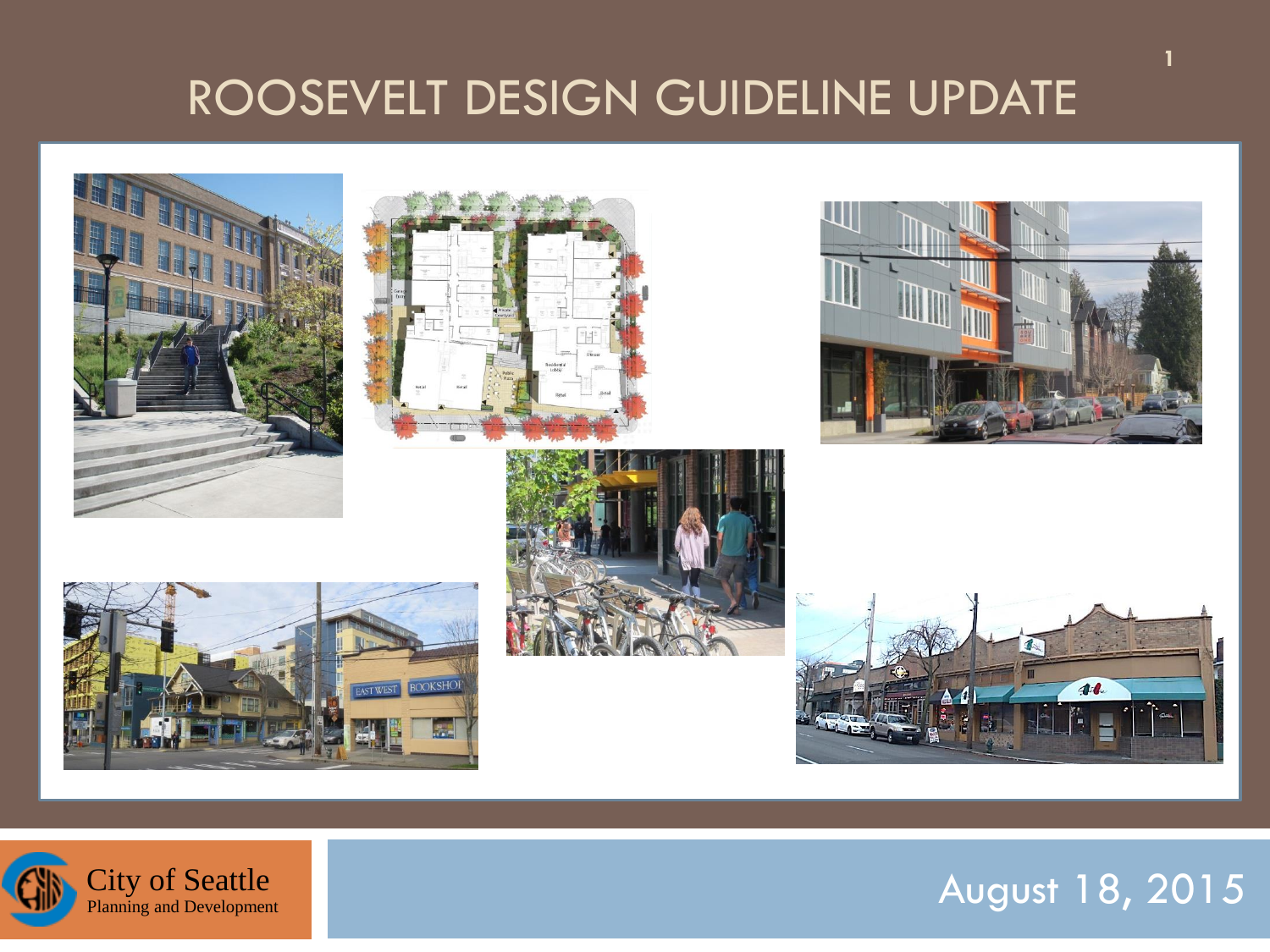## Citywide Guidelines + Neighborhood



Roosevelt **Neighborhood Design Guidelines** 

City of Seattle<br>Department of Planning and Development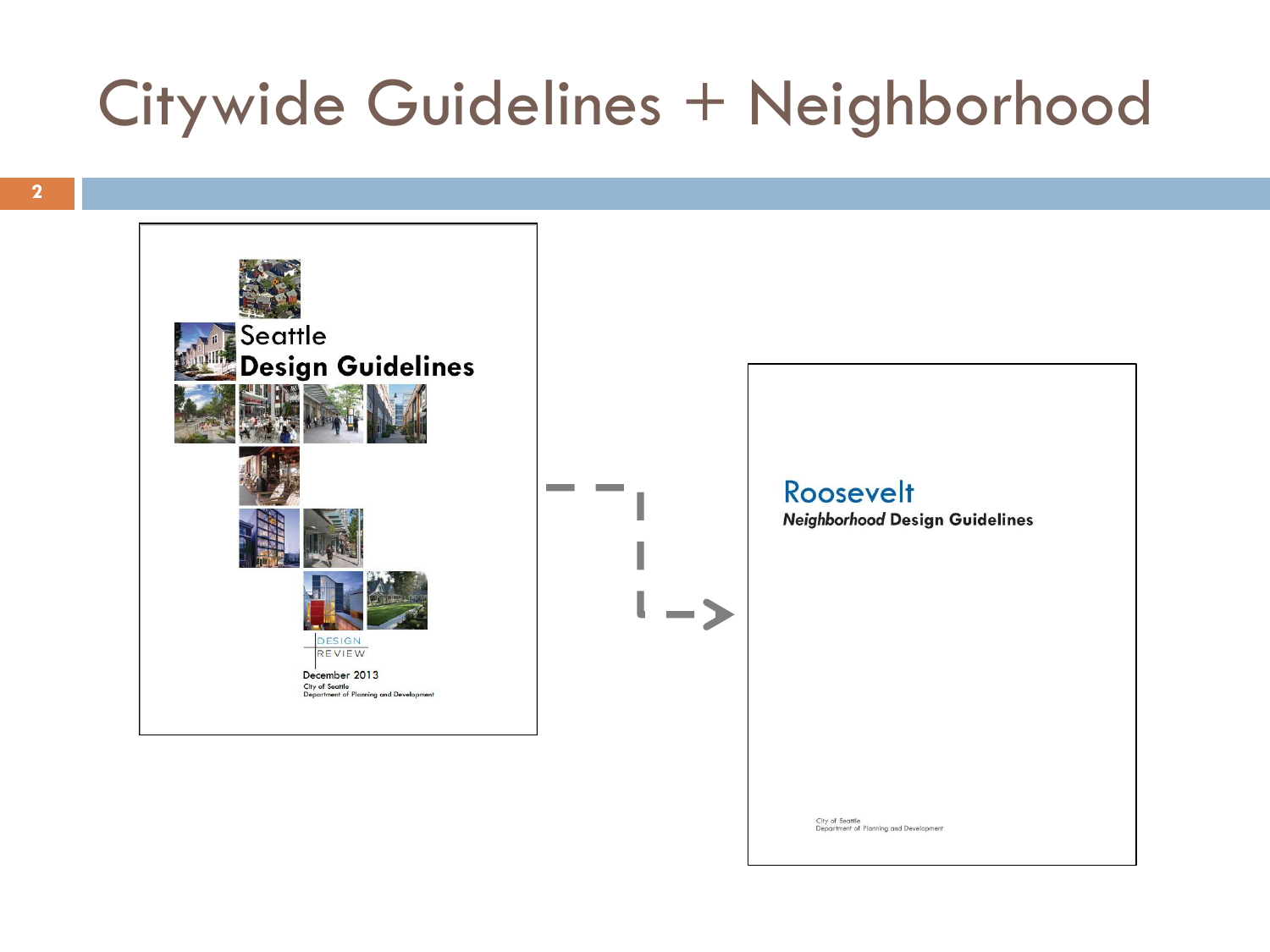

- □ Articulate community's priorities and preferences
- $\Box$  Emphasize existing design themes
- Guide how design accommodates transit connections





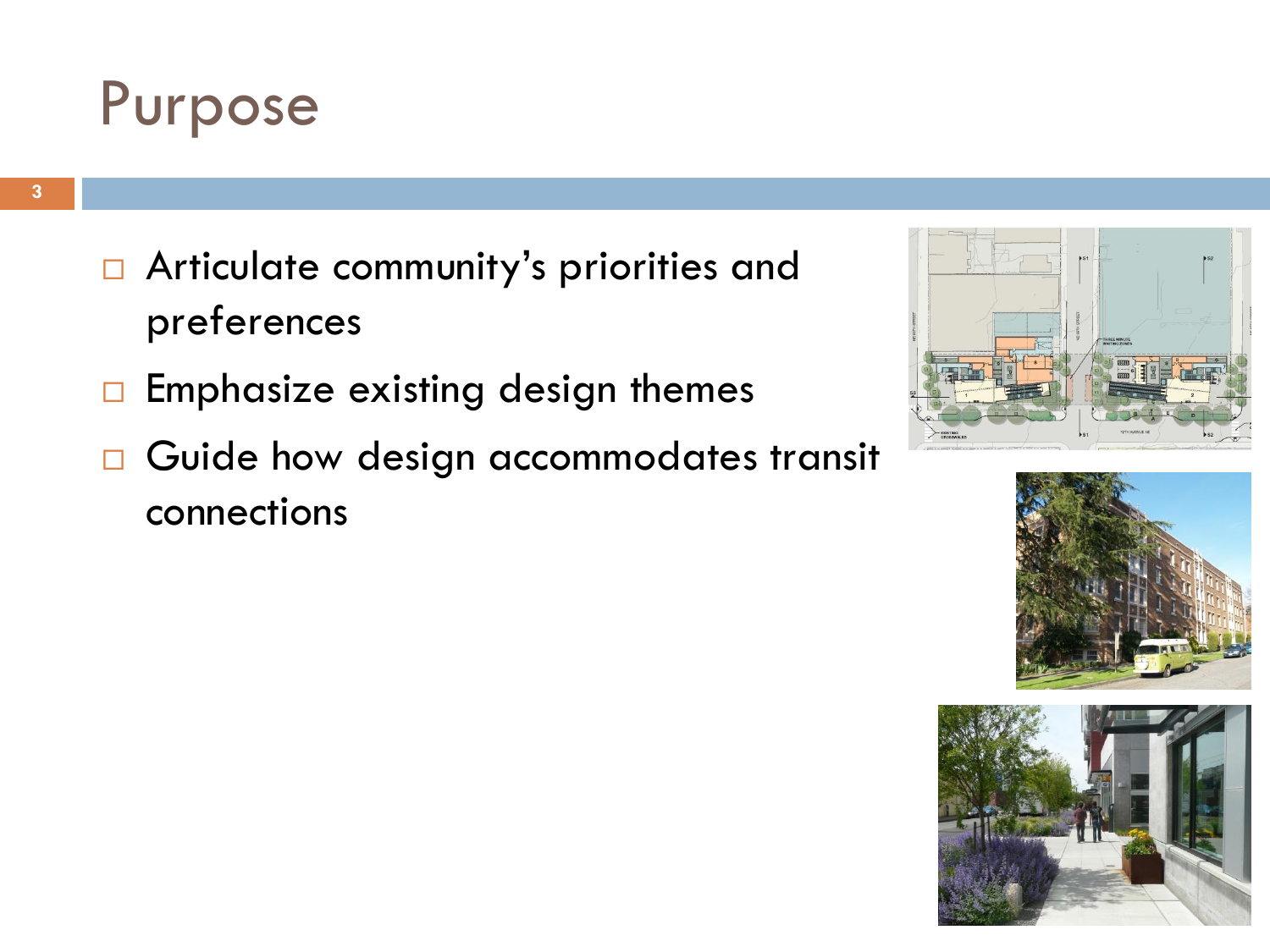# Community Priorities for Guidelines

- Focus on **pedestrian environment**
- Emphasize importance of **views** south of Roosevelt High School
- Recognize **sustainability**
- Strengthen **street character and design** concepts
- Highlight need for informal **open space and gathering places**
- Identify **greenstreets and greenways**
- Address **zone transitions**
- Provide **architectural context**  design cues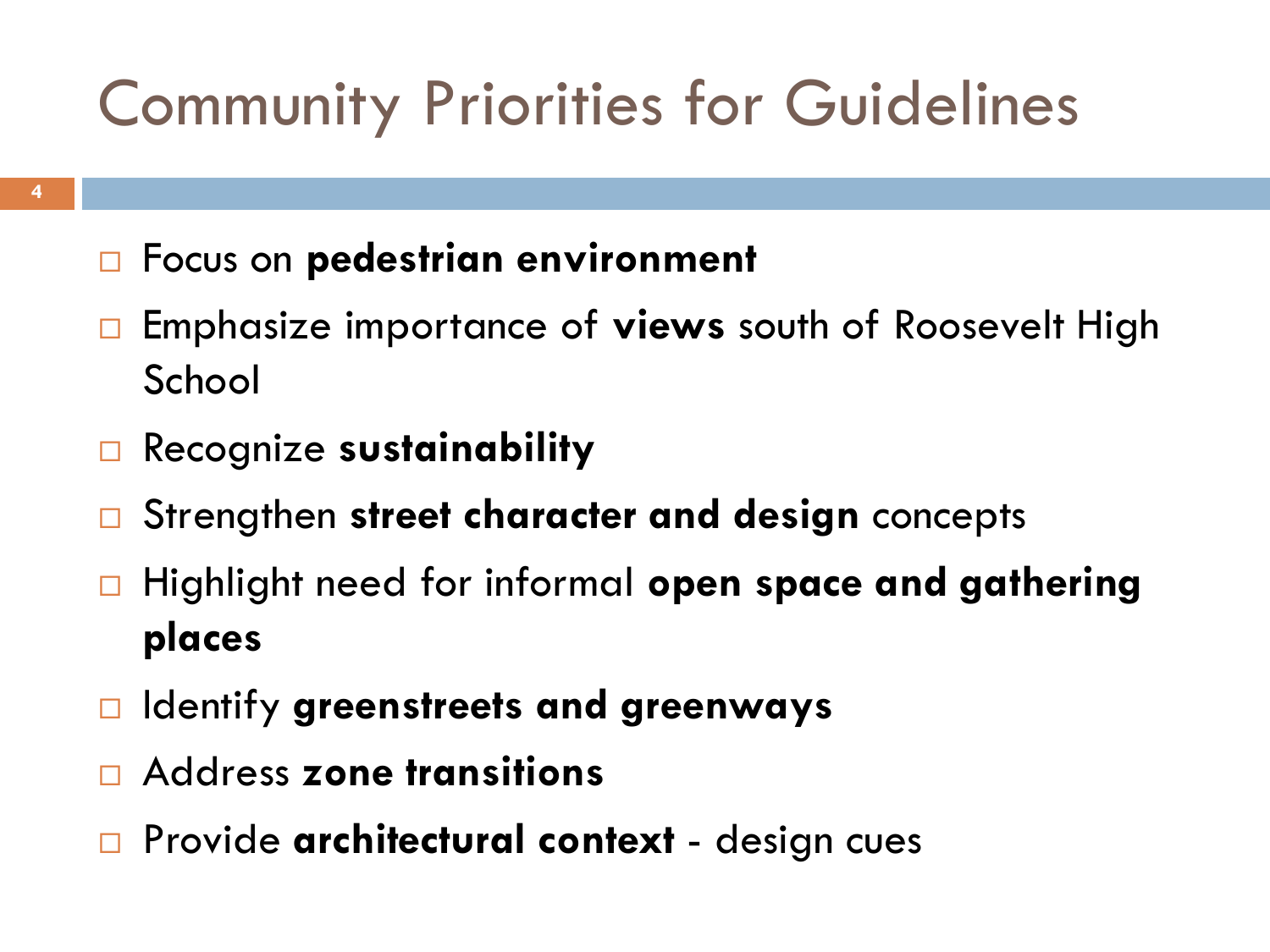### Roosevelt Timeline

- □ 2000: Original Neighborhood Plan & Design Guidelines
- □ 2005: Light-rail station designation
- □ 2006: Neighborhood-initiated neighborhood plan update
- □ 2012: Rezone adopted
- □ 2012: City Council Roosevelt "Livability" Resolution #31347
- □ 2013: Streetscape Concept Plan adopted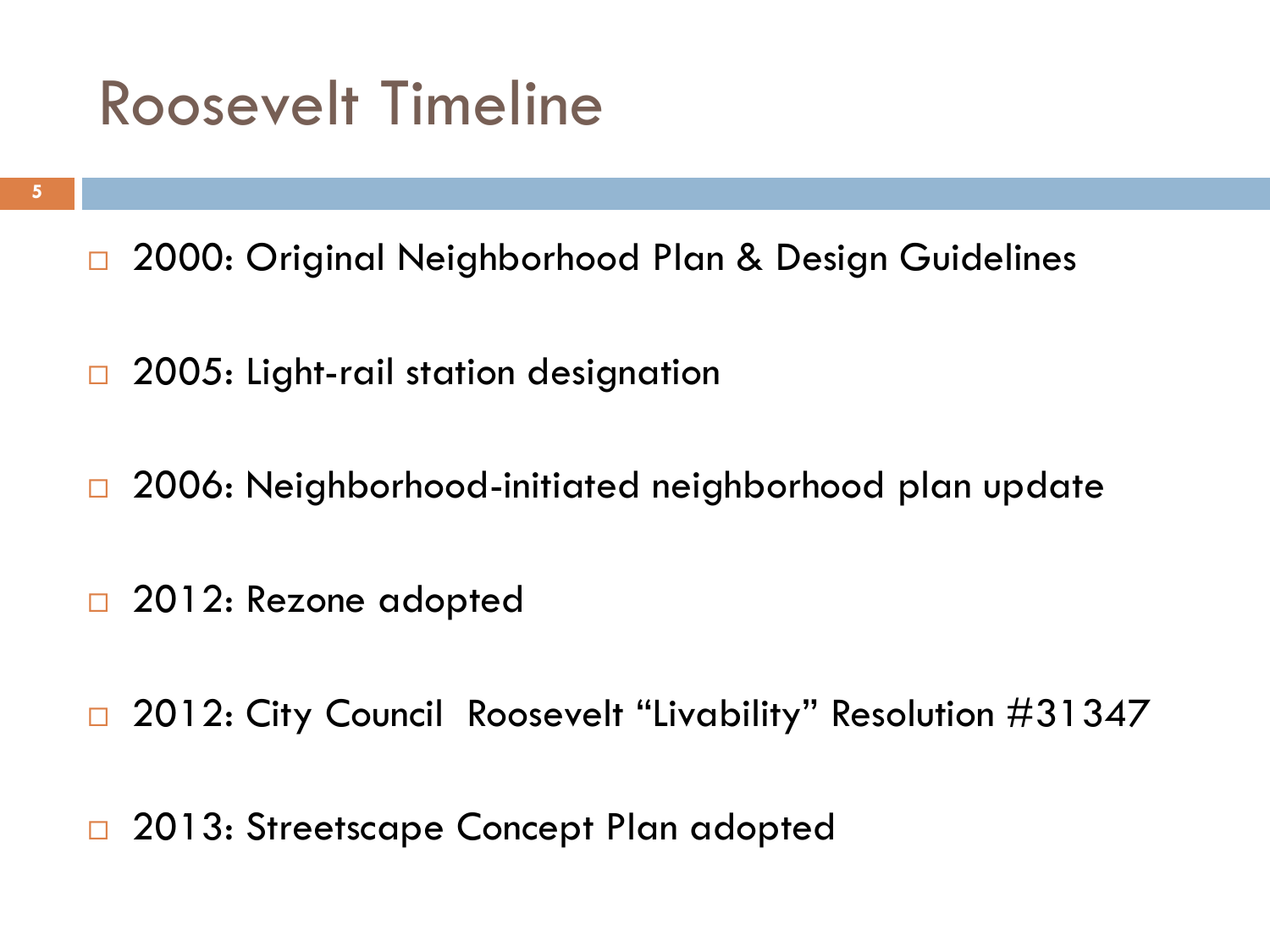## Design Guideline Update Timeline

- □ "Livability" Resolution Directed DPD to:
	- **Prepare a streetscape concept plan**
	- **<u>E</u>** Update existing guidelines
- **Process restarted in summer 2014** 
	- DPD attended RNA's September Land Use Committee
	- **RNA formed working group**
	- **D** Draft guidelines presented at January RNA Board mtg
	- **RNA held comment period for draft** 
		- **Distributed via "Roosie" newsletter, hardcopy and web**
		- Notified membership of SEPA determination (April) and comment period